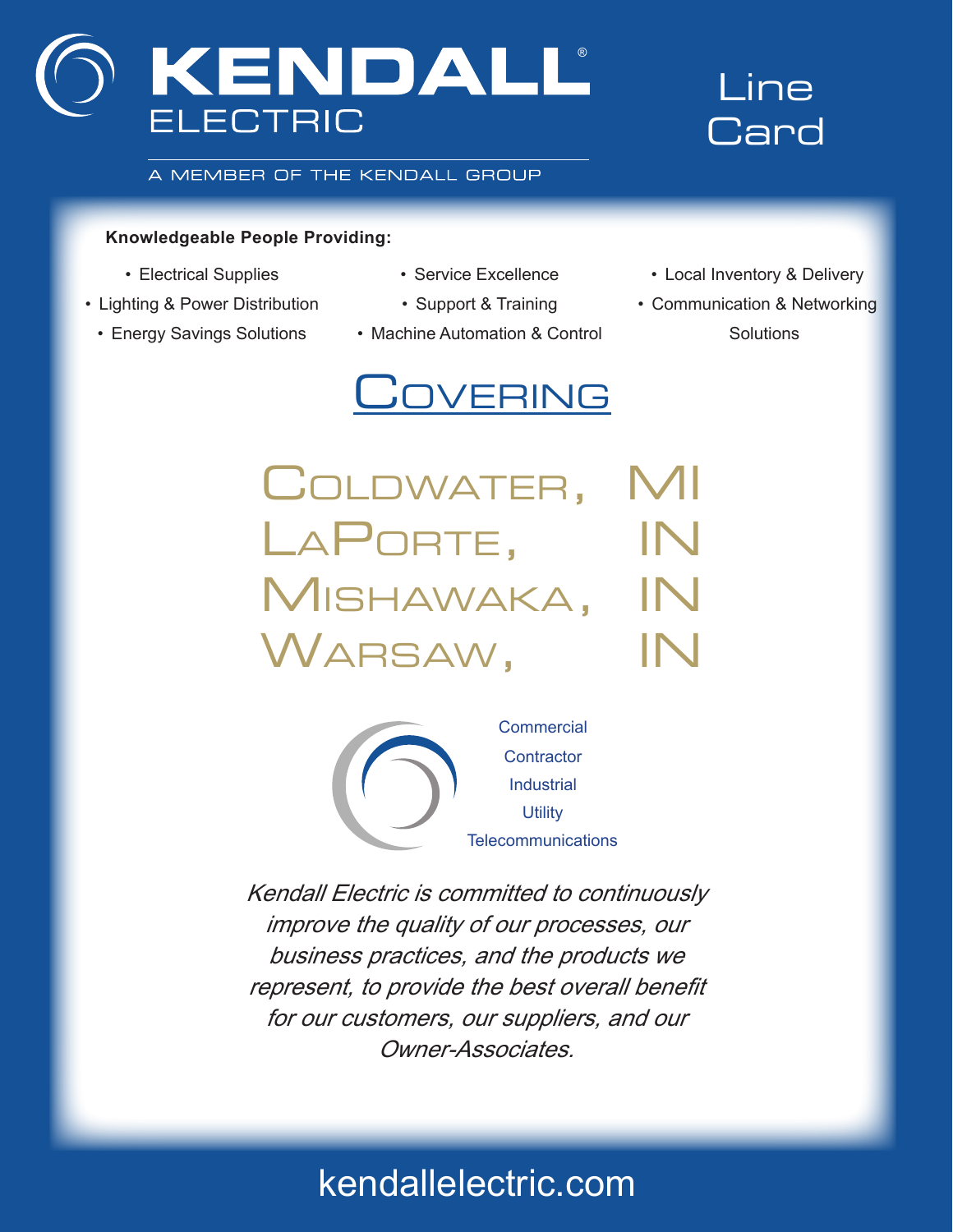**3M -** Scotch Tapes, Scotchloks, Splicing **Materials** 

**ABB -** Disconnects, Circuit Breakers, Contactors & Overloads, Pilot Devices, Manual Motor Protectors, Surge Protection Devices, Wire Management, Miniature Circuit Breakers, Jokab Safety, Relays, Distribution Blocks, Soft Starters, Starters, Limit Switches, ARC Guard

**Abolite -** HID Industrial Lighting Fixtures **AccuSort -** Industrial Barcode Readers **Acme -** Transformers

Adalet Manufacturing Co. - Explosion Proof Equipment

**Adaptive Micro Systems -** Industrial Displays & Marquees

**Advance Controls -** Ice Cube Relays & Bases

**Advanced Micro Controls (AMCI) -** Resolver Input Modules & Control **Aeromotive Manufacturing Co. -** Industrial Cord Reels

**Aerovox -** Power Factor Correction **Capacitors** 

**Airmaster -** Industrial Fans

**Alcan -** Aluminum Wire

**Alflex -** Flexible Conduit

**Alpha Wire Corporation - Electronic Wire Alpha Wittenstein -** Servo Motor Gear Boxes

**American Electric -** Outdoor Lighting **Appleton -** Boxes, Fittings, Lighting **Arlington -** Plastic Wiring Accessories **B R K -** Smoke Detectors **Baldor -** Electric Motors/AC & DC **Berko -** Electric Heating **Bison -** DC Motors & Gear Motors **Blackburn -** Grounding & Fittings **Bonitron -** Dynamic Braking & Regeneration Systems for Drives/Servos **Brady -** Label Printing, ID, portable printers **Bright Star Industries -** Flashlights & **Batteries Buchanan -** Terminal Blocks

**Caddy Fasteners (nVent) -** Straps & Hanging Systems

**Calex -** Signal Transducers **Carlon -** PVC Conduit, Enclosures &

Innerduct

**Carol (General) Cable -** Portable Cord, Vutron

**Chalfant -** Cable Tray

**Challenger (American) -** Plastic Boxes **Chloride Systems -** Exit Signs **Chromalox -** Industrial Heating Elements

**Cognex -** Machine Vision Systems, ID Readers, Vision Sensors, Proximity Sensors **Columbia - Carol -** Electronic Cable **Control Chief -** RF-based I/O Hardware **Control Concepts -** Islatrol & Islatrac Line Filters

**CRC -** Cleaners, Lubricants **Cully -** Fasteners **Data Linc -** Wireless Modems **Data Logic - Bar Code Systems**  **Daykin Electric -** Lighting Disconnects & **Transformers** 

**Manufacturers/Products**

**Dialight - Industrial Highbay LEDs Dolen Jenner -** Vision Lighting Systems **Dongan -** Control & Power Transformers **Eaton B-Line - Strut and Tray** 

**Eaton Bussmann - Fuses, Fuseblocks** 

**Eaton Crouse-Hinds\*\* -** Molded Products Joy Cam-Lok Cordsets Div.

**Eaton Lighting -** LED, Fluorescent, HID, Emergency, Exits, Recessed Down Lighting & Track Lighting

**Eaton Power Distribution - Disconnects,** Breakers, Bus Duct, Load Centers, Switchgear

**Eaton Wiring Devices (Arrow Hart) -** Wiring Devices

**E-Drive -** Electrical Power Actuators **Edwards -** Bells, Sirens, Clocks

**Electri-Flex -** Liquidtite Flexible Conduit, LA, LT, LNM

**Elwood/Gettys -** Explosion Proof and Custom Servo Motors

**Encapsulite -** Safety Coated Lamps **Encore -** Building Wire

**Escort Memory Systems -** RF Tag System **Federal Signal -** Bells, Horns, Sirens **FireX -** Smoke & Carbon Monoxide Detectors

**Flex-Cable -** Flexible Servo Cables and Solutions

**Fluke -** Test Instruments

**Fostoria Industries -** Infrared Heating, Machine Lights

**Gemco -** Cam Switches

**Gentran - Emergency Power Control Grace Engineered Products -** Remote

Nema Programming Ports **Greenlee -** Knockout Punches, Benders

**Halo - Iris -** Recessed Track & Surface **Hammond Power Solutions - Transformers** 

& Power Quality Products **Hardy Instruments - Industrial Weighing** 

Systems **HB Controls -** Solid State Relays

**Helm Instrument -** PLC/SLC/Micrologix/ Controllogix sForce & Resolver Products **Hoffman (nVent) -** Enclosures, Wireway & Air Conditioners

**Holophane -** Industrial Lighting

**Hubbell -** Wiring Devices, Kellems Grips **Hubbell Lighting\* -** LED & Fluorescent Lighting

**Ideal -** Wire Connectors, Fishtapes & Tools **IGUS - Cable Carrier Systems** 

**Insul 8 -** Crane Rail

**Interflex - Corra-Clad Cable Intermatic - Time Clocks, Photo Controls International Power Supply -** DC Power

**Supplies Interstate Batteries -** Batteries and chargers

**IP Displays -** LED & LCD marquee message displays

**IPC Resistors -** Dynamic Brake Resistors & Systems **Kichler -** Residential Lighting

**Killark -** Conduit Fittings, Explosion Proof **Equipment** 

**KTR -** Shaft Coupling Products **Leeson -** Electric Motors 1/4 to 75 HP AC & DC

**Lenox -** Saw Blades, Hole Saws

**Leviton -** Wiring Devices, Telephone/Data Connectivity, Surge Suppressors, Home Automation Equipment

**Lightalarm -** Exit & Emergency Lighting **Linemaster -** Foot Switches

**Lithonia\* -** Fluorescent, HID, Emergency,

Exits, Recessed Down Lighting & Track Lighting

**Lumark -** Industrial, Commercial Area Lighting

**Lutron -** Dimmers

**Marathon - Fuse Blocks** 

**Marathon Electric -** AC Induction Motor Family

**Marathon Motors -** General Purpose & Inverter Duty Motors

**Maxi-Signal (Tomar) -** Strobes, Lights **McGill -** Extension Lights, Switches, Lamp **Changers** 

**McGraw Edison -** Site Lighting **MDI -** Mercury Displacement Relays **Meltric -** Switch Rated Plugs & Receptacles **Mersen\*\* -** Amtrap Fuses, Fuse Blocks **Metalux -** Fluorescent Fixtures, LED **Microlite -** Lighting Control

**Microwave Data Systems -** Industrial Ethernet Radios, Wireless I/O, and Communications

**Midwest Electric Products -** Transfer **Switches** 

**Milwaukee -** Power Tools

**Minarik -** DC Drives

**Minerallac -** Conduit Hangers & Clamps

**Motorola -** Walkie Talkies & Pagers **Myron Zucker -** Power Factor Correction

**Capacitors** 

**Neer -** Conduit Fittings

**NSI -** Insulated Lugs

**NuTone -** Fans, Heaters, Intercoms **Ogden -** Industrial Resistance Heating Equipment

**Oriental Motor -** Stepper Motors, Fractional Torque/Brake/Induction/Brushless Motors **Panamax - Surge Suppression** 

**Panduit -** Wiring Duct, Terminals, Cable Ties, Wire Connectors, Telephone/Data **Connectivity** 

**Paragon -** Time Controls **Partlow -** Multi-loop PID Controllers **Pepperl & Fuchs -** Photo Electric & **Phoenix - Dock Lights** 

**Picoma -** Nipples, Couplings, and Elbows **PLM -** Cable Fittings

**Plymouth -** Slipnot Grey & Friction Tapes **Powerohm -** Dynamic Braking Resistors **Pro Linx -** DIN Rail Mount Communication Gateways for Third-Party Networks **Progress -** Residential & Commercial Lighting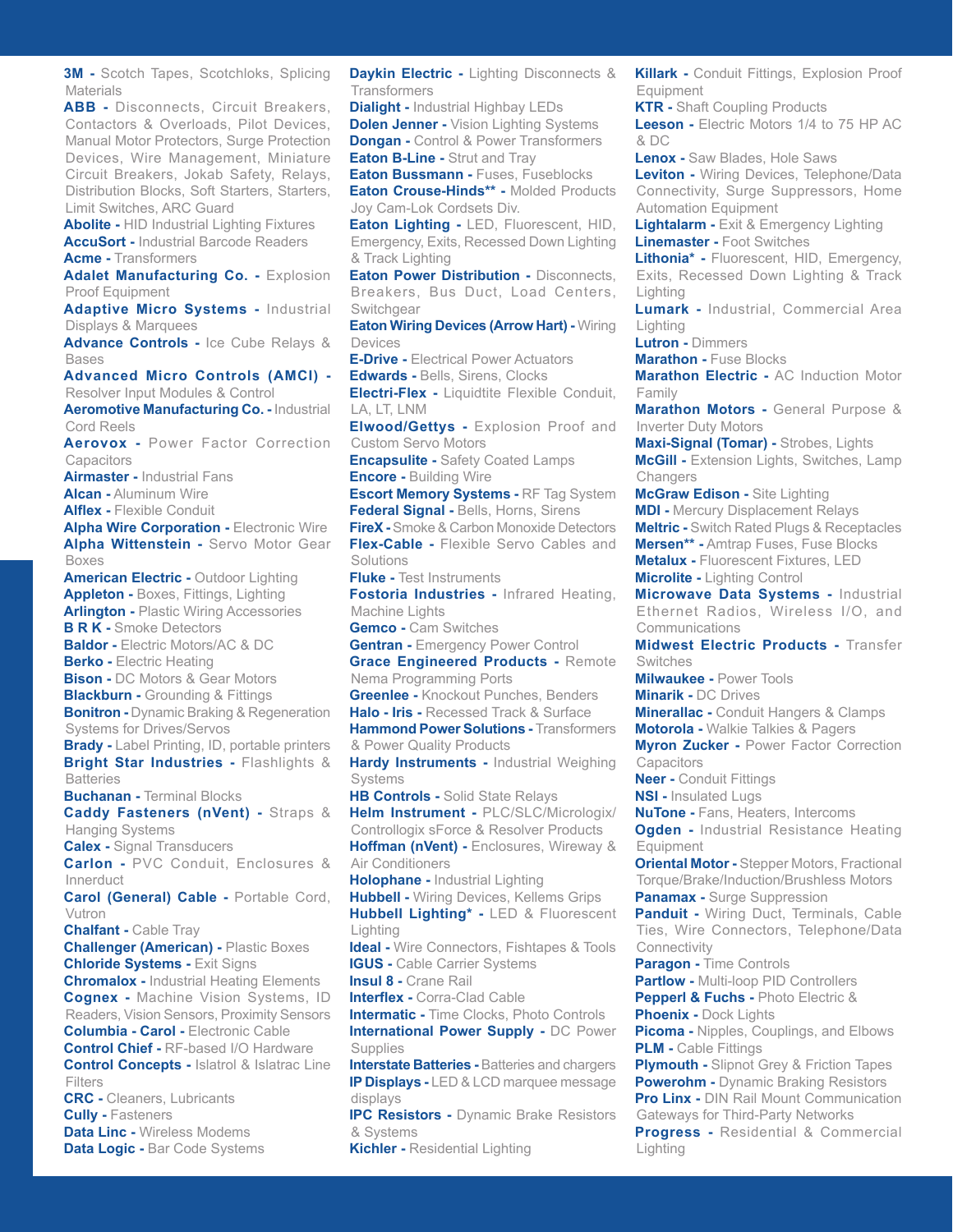**ProSoft -** PLC/SLC/Logix Communication Cards for Third-Party Networks **R T E -** Large Power Transformers & Switchgear **RAB -** Lighting Products **Raco -** Boxes & Fittings **Ray-O-Vac -** Batteries & Flashlights **Real Time Automation -** Networking & Control Solutions **Red Dot (T&B) -** Weatherproof Boxes **Rees -** Heavy-Duty Pushbuttons **Robroy -** PVC Coated Fittings, Conduit **Russell Stoll/Feedrail -** Connectors & Trolley Duct **SAB Cable - Customizable Control Cable Selecta Switch -** Miniature Pilot Lights, Push Buttons **Shat-R-Shield -** Safety Coated Lamps **SIKO -** Linear Encoders **Softing -** Digital Data Connectivity and Network Troubleshooting **Southwire - Building Wire Speco -** Video Surveillance **Spectrum Controls -** I/O Cards for 1771 & 1746 Platforms **SICK -** Industrial Encoders **Stober -** Industrial & Servo Gear Boxes **Super Strut (T&B) - Strut Systems Superior/Essex - Communication Cable,** Fiber Optics **Sure-Lites -** Emergency Lighting **Sylvania -** LED Lamps and Fixtures, Flourescent Lighting and Ballasts **SyTech -** Automatic Plant Floor Reporting **Software** 

**TCI - Line Reactors for Drives THK -** Mechatronic Actuators **Thomas & Betts -** Terminals, Fittings, Cable Tray, Posekon Connectors **TPI -** Industrial & Commercial Fans, Dock Lights **Visual Automation -** Windows Security **Software** 

**Walkerduct -** Underfloor Systems **Whelen -** Rotating Beacons **Whitney Blake -** Koiled Kords, Portable Cord **Wiremold -** Surface Raceway & Plugstrips **Woodhead -** Safety Yellow Wiring Devices **World Dryer -** Hand Dryers

*\* May not be available in all areas - for more information, please contact your Kendall Electric Account Manager \*\* Not in stock, available upon request. Lead times vary by request.*

## Products/Manufacturers

Vendors and their products listed represent the major suppliers and/or lines Kendall Electric carries in inventory. Many other items and vendors are available from Kendall Electric. If the product you require is not listed, please contact us.

> • Bonitron • E-Drive

#### **Controls, PLCs, Motors & Drives**

• ABB • Baldor • Bison • Bonitron • Eaton • Grace ntermatic • IPC • Leeson • Linemaster • MDI • Minarik • Oriental • Paragon • Raco • Rees • TCI • Daykin • Dongan • Eaton □ Hammond Power □ Myron Zucker Solutions **D** Midwest Electric • RTE • SolaHD **Distribution Equipment, Transformers, & Capacitors Blackburn** • Buchanan • Hoffman • Panduit • Thomas & Betts **Enclosures, Terminals, Duct, Wiremarkers** • Adalet • Appleton • Arlington **<u>n</u>** Blackburn • B-Line • Caddy • Carlon • Challenger • Kellems • Killark • Minerallac • OCAL • PLM **n** Thomas & Betts **Fittings, Boxes, Connectors** • BRK • Bussmann • Edwards **D** Federal Signal • FireX • Maxi Signal • Whelen **Fuses, Signaling, Smoke Detectors** • Airmaster • Berko • Chromalox • Fostoria • Nutone • Ogden **Heating Fans Home Automation/Security**

- AIPhone
- **D** Genesis Cable
- HAI
- **Intelligent Sensors**
- Cognex
- Gemco

#### **Lamps, Lighting, Ballasts**

- Abolite **D** American Electric
- Appleton • Dialight
- **Eaton Lighting**
- Fostoria
- Halo-Iris
- **n** Hubbell Lighting • Kichler • Lightalarm • Lithonia • Lumark

• Holophane

• Hardy • SICK

□ McGraw-Edison

**n** Paradox Security **Systems <u>n</u>** Proficient Audio

- Speco **Technologies** □ Vicon CCTV
- 

|  | n Metalux       |
|--|-----------------|
|  | □ Sylvania      |
|  | n Progress      |
|  | n RAB           |
|  | n Shat-R-Shield |
|  |                 |

• Sure-Lites

#### • Bison **Mechanical Systems**

- Hub City • KTR
- Nook Industries

• DataLogic **E** Escort Memory

• Helm • IP Displays

**Operator Interface**

### • Eaton

#### **Photo Electric & Proximity Sensors**

#### **S.L.C. & P.L.C. Peripheral Equipment**

#### □ Accusort • AMCI **Control Concepts** • Data-Linc

#### **Tapes, Tools, Batteries**

- Aeromotive • Amprobe
- **<u>n</u>** Bright Star
- CRC

#### **Telcom/Data Products**

- Adtran
- **B** Alscoa/Fujikura/ Noyes
- Bogen
- Cablofil **n** Carlon Telecom
- CDR
- **<u>n</u>** Circa Telecom

#### **Wiring Devices**

- Arrow-Hart
- Hubbell

#### • Alcan • Alflex **Wire, Conduit, Raceway**

- Alpha • Anaconda
- B-Line
- Carlon • Carol Cable
- 
- 

## □ CSI/Suttle

- **Eaton Powerware**
- **<u>n</u>** Fluke Networks
- **D** General Cable
- **E** HellermannTyton
- **<u>n</u>** Hoffman Datacom
- **B** Hubbell Premise
- **<u>n</u>** ITW Linx/Panamax
- Leviton
- McGill
- Chalfant
- Columbia
- **n** Electriflex
- Encore
- **D** General Cable
- Genesis
- Rob Roy
- Please refer to our Lighting Center, Home Automation, Mechanical, and Industrial Automation linecards for additional listings.

• THK **D** Wittenstein

- **Example 18 Fuchs Eaton C** Fuchs **C** Pepperl & Fuchs
	- ProSoft
	- Pro Linx
	- □ Softing
	- **B** Spectrum Controls
	- Milwaukee
	- Plymouth
	- Ray-O-Vac
	- Leviton
	- **D** Middle Atlantic
	- **D** Multilink OSP
	- Panduit
	- **B** Superior Essex
	- **D** West Penn/CDT
	- Meltric
	- Woodhead
	- □ SAB Cable
	- □ South Wire
	- **B** Superior Essex
	- **n** Thomas & Betts
	- Walker
	- **u** Whitney Blake □ Wiremold
		- 10/11/2018

• Greenlee • 3M • Ideal • Lenox